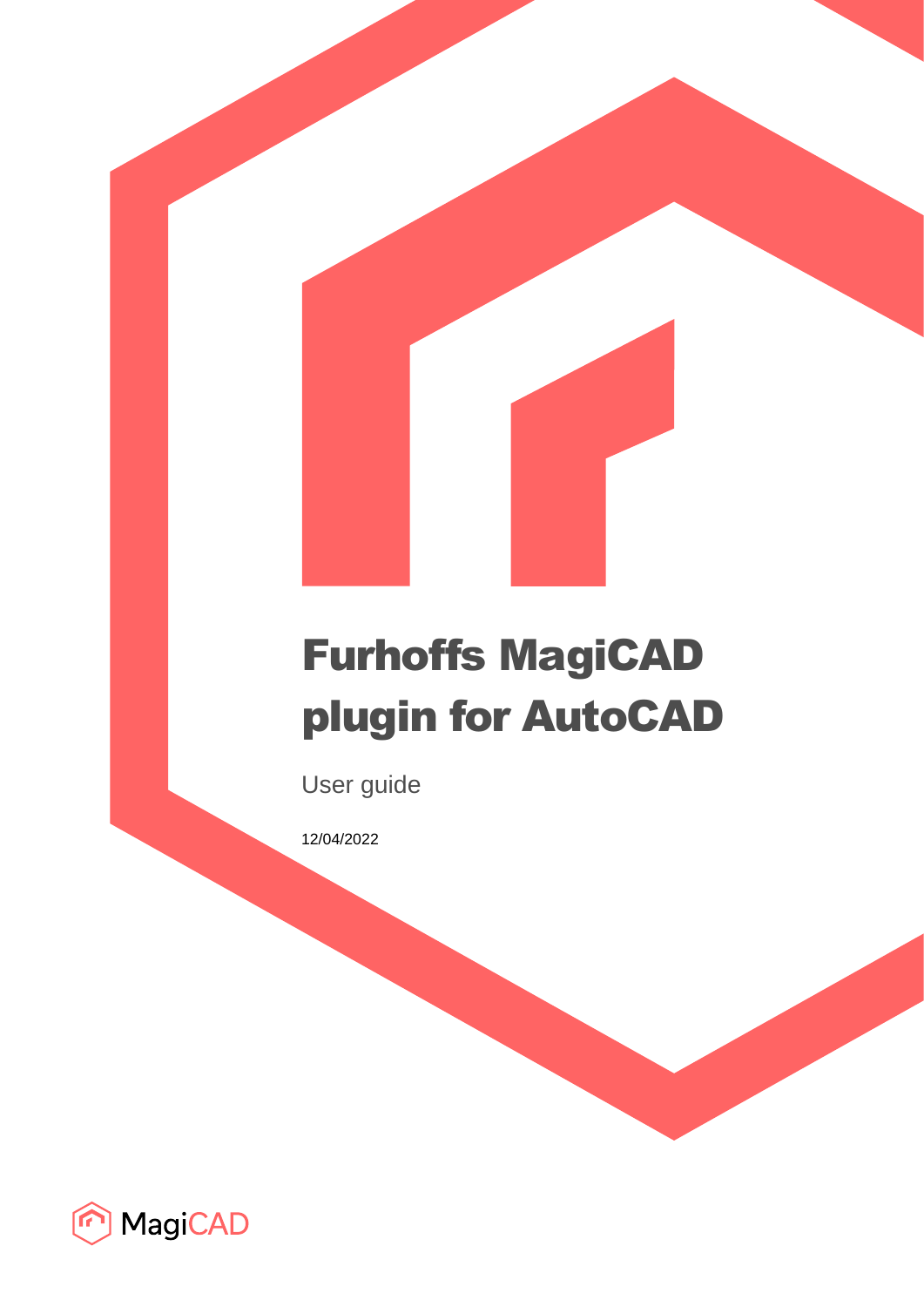

# **Content**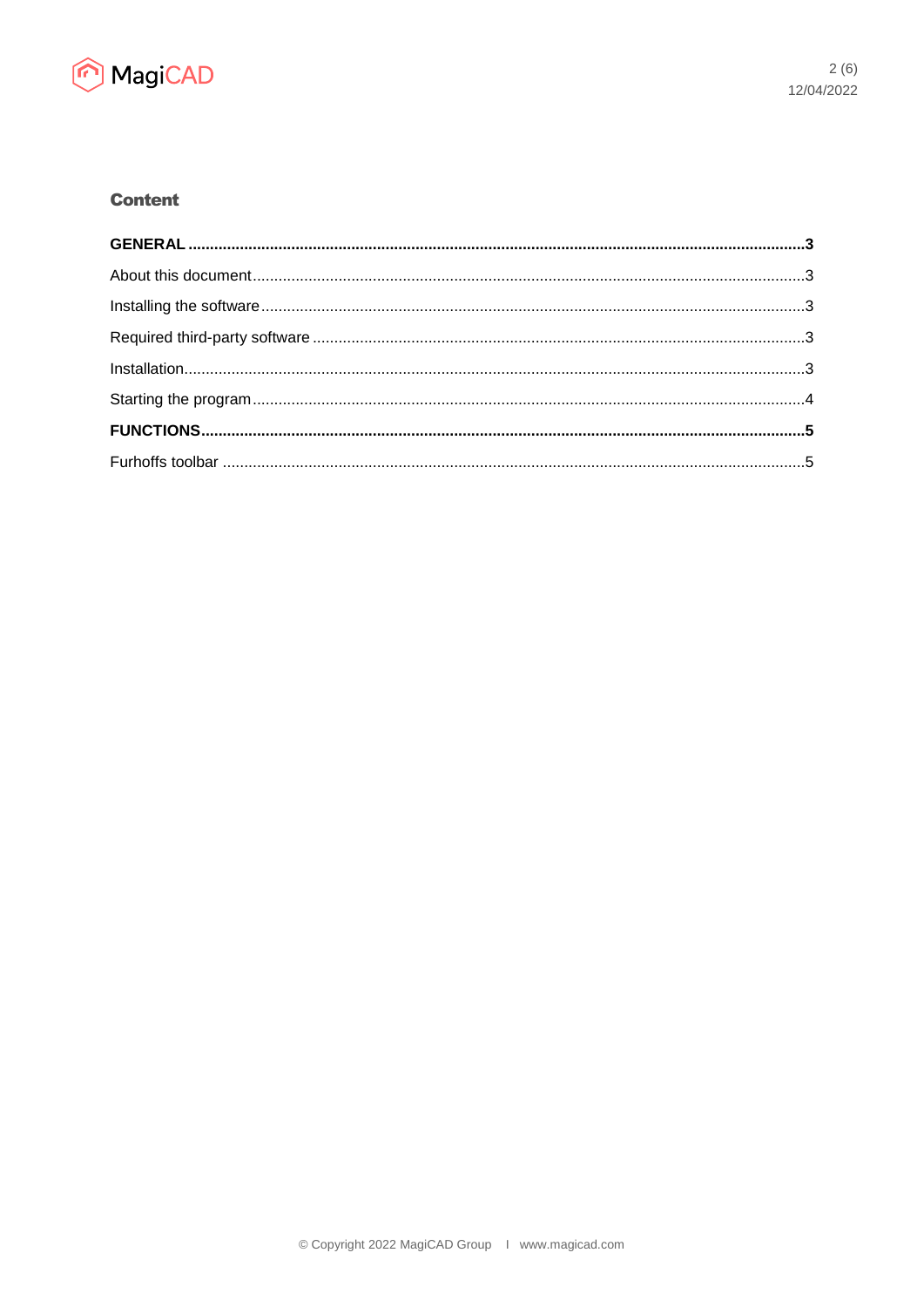

## General

### About this document

This document contains instructions on using *Furhoffs MagiCAD plugin*. *Furhoffs MagiCAD plugin* enables easier selection from various types of floor drains and exporting them into MagiCAD project and drawing.

#### Installing the software

#### Required third-party software

Furhoffs MagiCAD plugin works with the following MagiCAD for AutoCAD versions

- MagiCAD 2022 and AutoCAD 2017-2022
- MagiCAD 2023 and AutoCAD 2019-2023

#### Installation

- 1. Download setup file from https://portal.magicad.com/download/ProductSearch?searchStr=Furhoffs&categoryId=3
- 2. Run the Furhoffs MagiCAD plug-in installer on your workstation

Administrator privileges are recommended for installation.

**Note if you have several AutoCAD versions on your workstation**: Before you run the installation program, start MagiCAD to make sure that *Furhoffs MagiCAD Plugin* installs on the same AutoCAD platform as MagiCAD.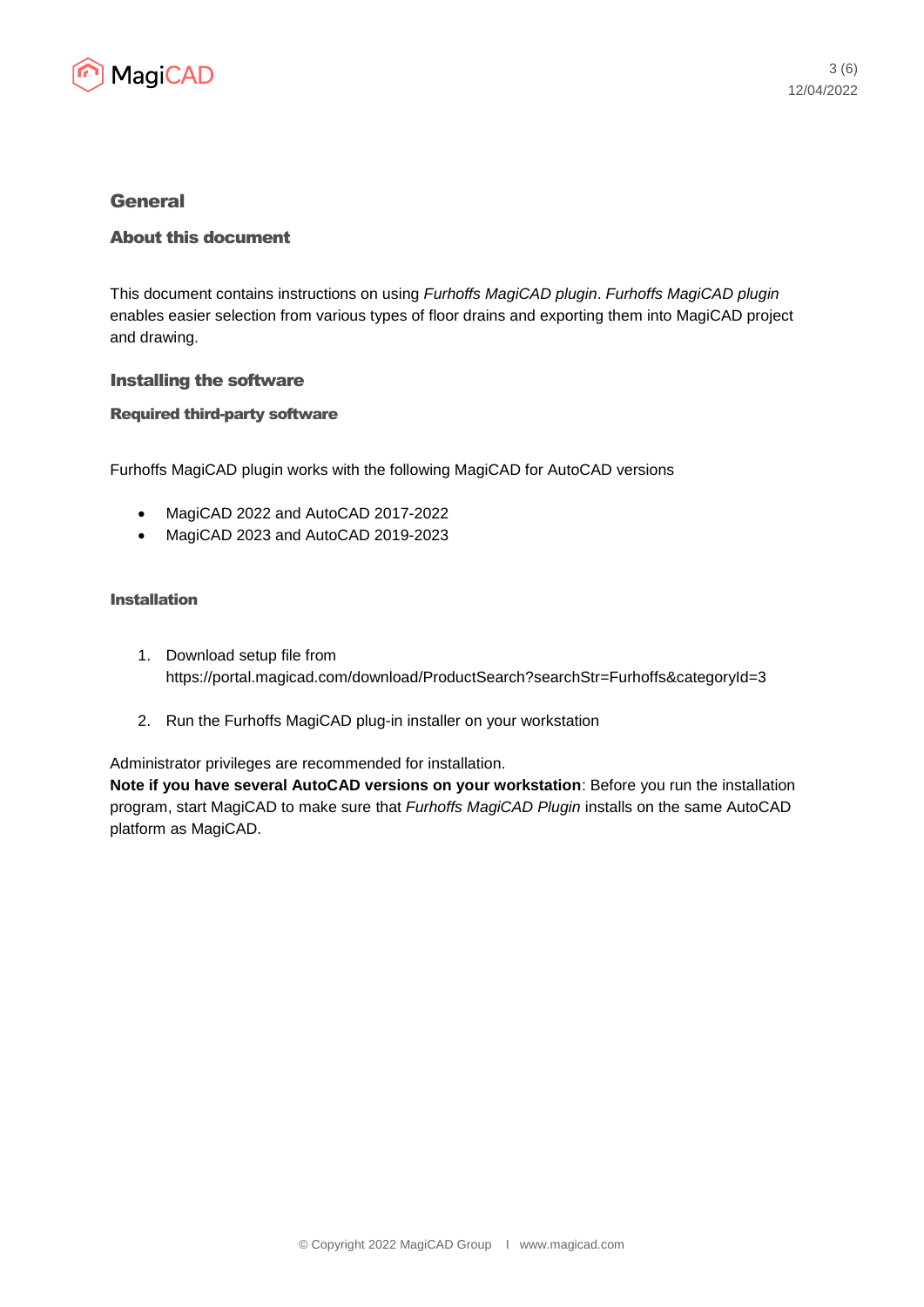

#### Starting the program

Before you start using Furhoffs MagiCAD Plugin, start MagiCAD and open a Ventilation and Piping project.

If the plugin ribbon button or toolbar is not visible in AutoCAD, you need to load the customization file (.cuix) manually. Run **CUILOAD** (or **MENULOAD**) in AutoCAD, and browse the customization file from the directory where you installed the program (by default, the directory is *C:\Program Files\Furhoffs\*).

| Load/Unload Customizations                                                                                           | ×              |
|----------------------------------------------------------------------------------------------------------------------|----------------|
|                                                                                                                      |                |
| Loaded Customization Groups:<br><b>ACAD</b><br>AUTODESKSEEK                                                          | Unload         |
| <b>CUSTOM</b><br><b>EXPRESS</b><br><b>FURHOFFSMAGI</b><br><b>IMPRESSION</b><br>MAGICAD<br><b>MAGICIRCUITDESIGNER</b> |                |
| File Name:<br>C:\Program Files\Furhoffs\FurhoffsMagi.cuix                                                            | Load<br>Browse |
|                                                                                                                      |                |
|                                                                                                                      | Close<br>Help  |

When you select Load, Furhoffs toolbar and ribbon button appears on the desktop.



Next time you use AutoCAD, the customization file is automatically loaded.

#### *Information for network administrators*:

Plugin requires connection to Furhoffs web site. Internet Explorer control is used to browse web pages from http://magicad.furhoffs.se/Furhoffs/Main.aspx. Standard HTTP GET (TCP, default port 80 should be used) method is used to retrieve files from the server. GET response includes file (mime application/octet-stream). Your network firewall should allow such connections.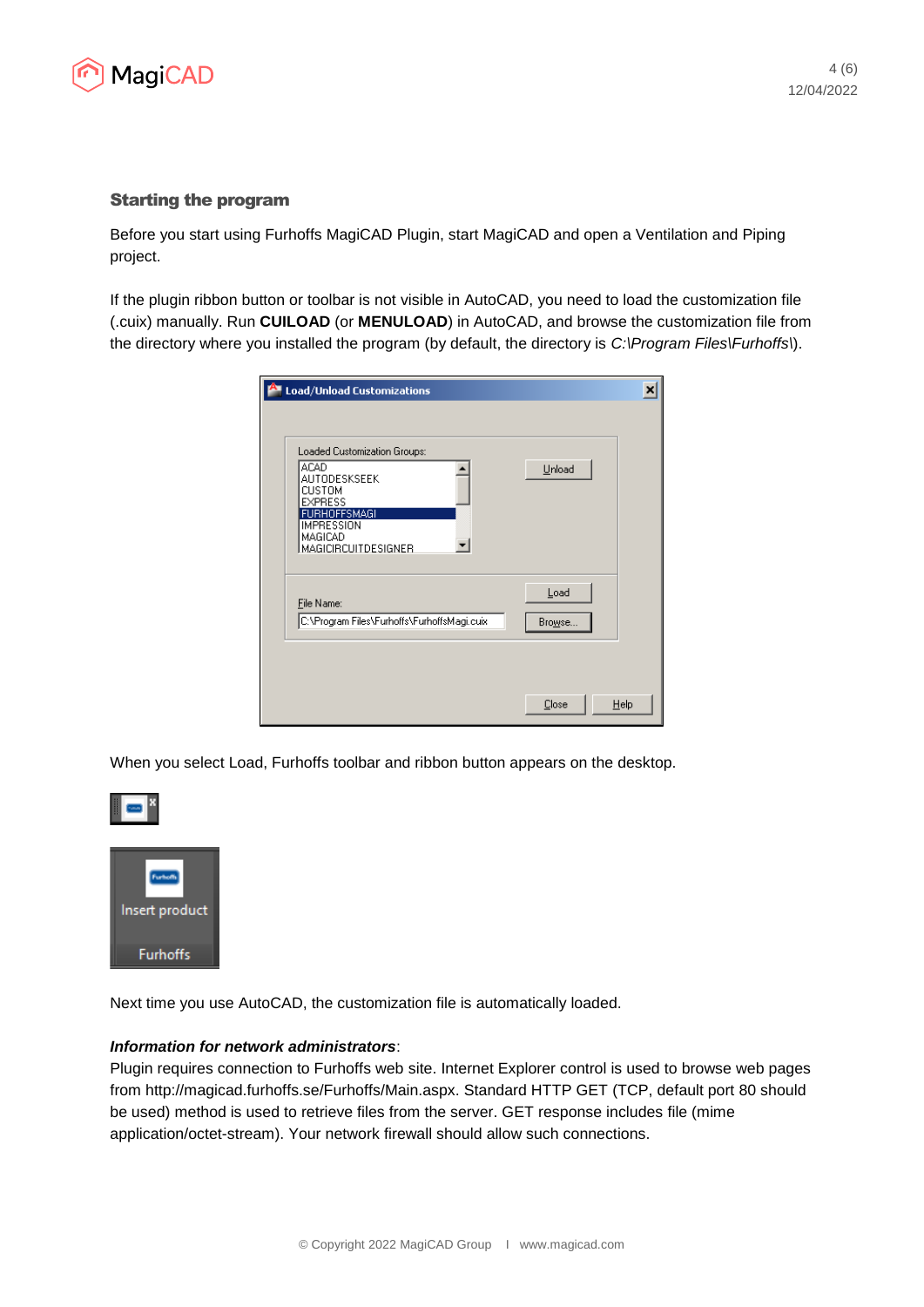

# Functions

## Furhoffs toolbar

Start Furhoffs MagiCAD plugin by selecting toolbar or ribbon panel button:



After that Furhoffs selection software will open.



Select product. There is possibility to change values like size, connection type and floor type. After desired product is set, click "Ok"-button to export it to MagiCAD.

Before product is inserted to drawing, you may change default values of the product.